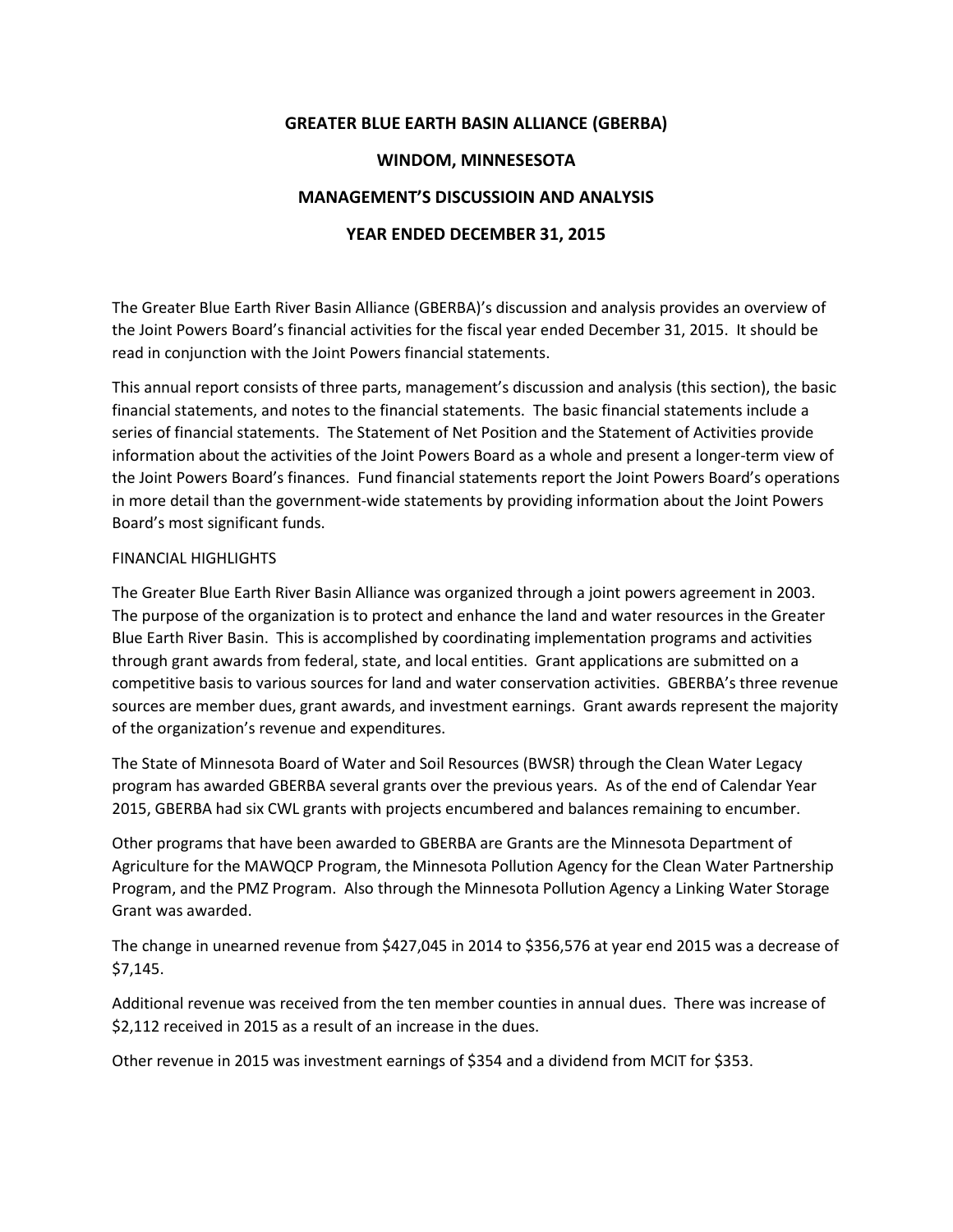Total expenditures were \$453,361, a decrease of \$60,249 from 2014. These expenditures represent the Technical, Engineering, and Administrative costs of installing conservation practices.

Government-Wide Financial Information

The tables below focus on the net assets (see Table 1) and changes in net assets (see Table 2) of GBERBA's governmental activities.

Total assets decreased by \$73,544 and liabilities decreased by \$66,399.

## Table 1 Statement of Net Position

|                   | 2015      | 2014      |
|-------------------|-----------|-----------|
| Total<br>Assets   | \$372,274 | \$445,818 |
| Total<br>Current  |           |           |
| Liabilities       | \$369,070 | \$435,469 |
| <b>Net Assets</b> | \$3,204   | \$10,349  |

## Table 2 Statement of Activities

|                                                          | 2015      | 2014      |  |
|----------------------------------------------------------|-----------|-----------|--|
| Revenues<br><b>General Revenues</b><br>Intergovernmental |           |           |  |
| Revenues                                                 | \$445,509 | \$370,249 |  |
| <b>Investment Earnings</b>                               | \$354     | \$372     |  |
| Misc. Revenues                                           | \$353     | \$485     |  |
| <b>Total Revenue</b>                                     | \$446,216 | \$371,106 |  |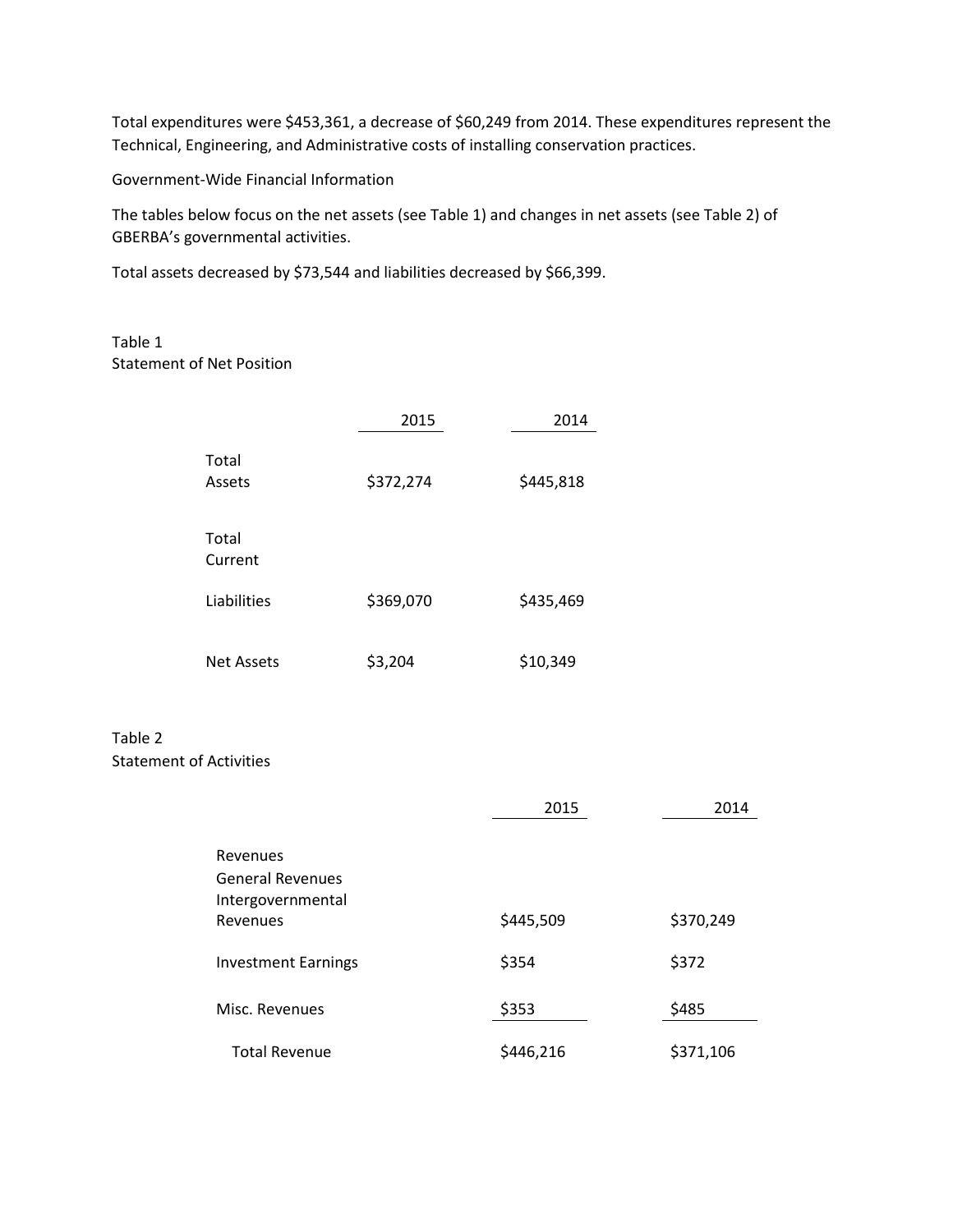#### Expenses

| Conservation                                             | \$453,361  | \$393,112  |
|----------------------------------------------------------|------------|------------|
| <b>Total Expense</b>                                     | \$453,361  | \$393,112  |
| Change in Net Assets<br>Net Asset - Beginning of<br>Year | \$(7, 145) | \$ (5,781) |
|                                                          | \$10,349   | \$38,136   |
| Net Assets - End of Year                                 | \$3,204    | \$32,355   |

GBERBA's total revenues increased by \$75,110. The total cost of all programs and services increased by \$60,249.

### General Fund and Budgetary Highlights

All of the GBERBA's basic services are reported in the general fund and detailed in the budget, which focuses on how money flows into and out of those funds and the balances left at year-end that are available for spending.

#### CONTACTING THE JOINT POWERS BOARD'S FINANCIAL MANAGEMENT

This financial report is designed to provide our citizens, taxpayers, and State agencies with a general overview of the Joint Powers Board's finances and to show the Joint Powers Board's accountability for the money it receives. If you have questions about this report or need additional financial information, contact the Joint Powers Board's administrative/finance office:

GBERBA Administrative Coordinator – Kay Clark Financial Coordinator – Kathy Smith 339 9<sup>th</sup> Street, Windom, MN 56101 Phone #507-831-1153 Ext. 3